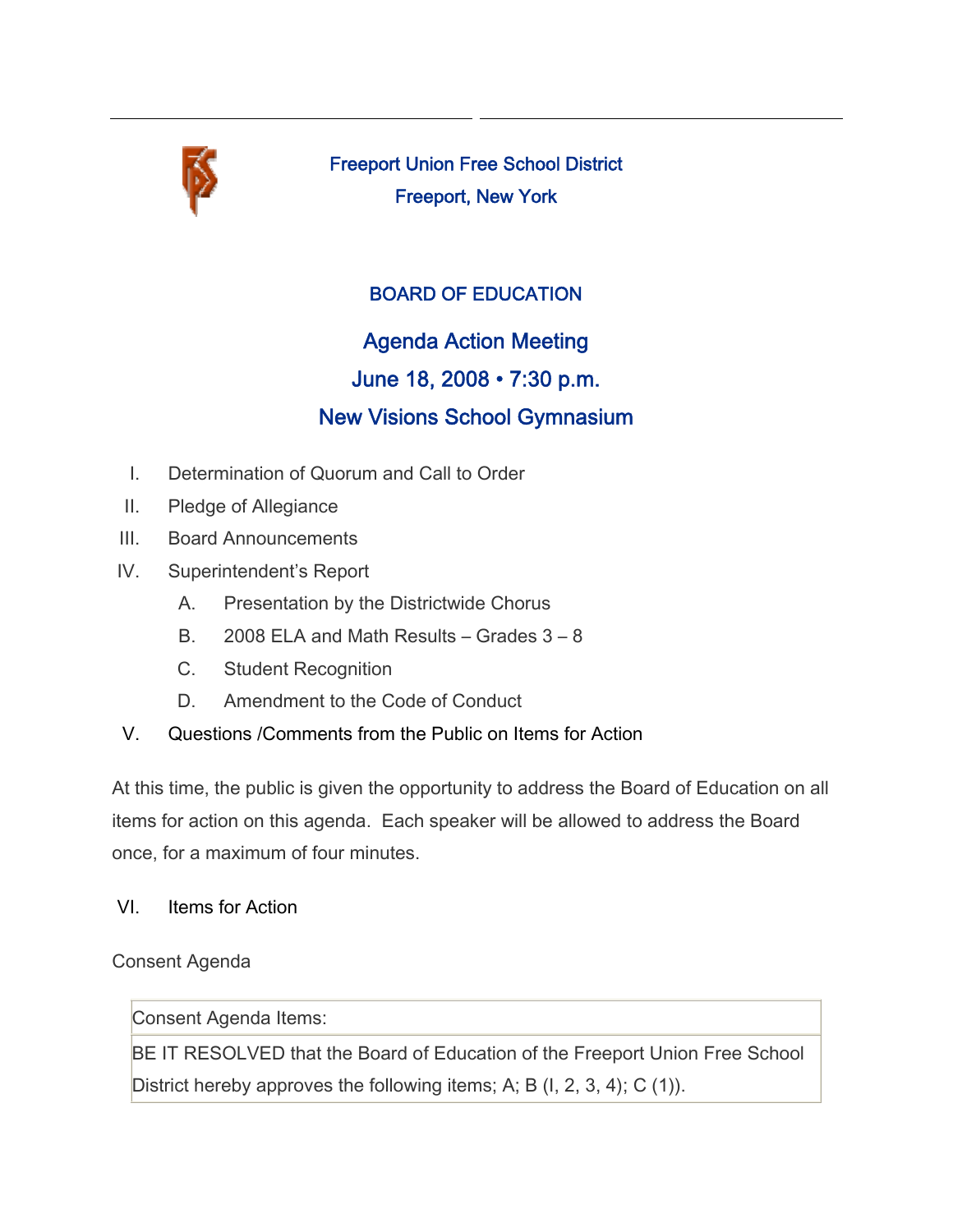A. Consent - Approve

Acceptance of the Minutes:

May 7, 2008; May 20, 2008; May 21, 2008; May 31, 2008

B. Consent - Approve

Personnel Action

- 1. Request for Leave of Absence
- 2. Resignation of Staff
- 3. Appointment of Staff
- 4. Appointment Community School, Summer School and Supervisory **Staff**
- C. Consent Approve

#### **Education**

3. Acceptance of the Minutes from the Committees on Special Education and Preschool Special Education

March 28, 2008; April 2, 2008; April 3, 2008; April 8, 2008; April 9, 2008; April 14, 2008; April 16, 2008; April 28, 2008; April 29, 2008; April 30, 2008; May 1, 2008; May 2, 2008; May 5, 2008; May 6, 2008; May 7, 2008; May 8, 2008; May 12, 2008; May 14, 2008; May 15, 2008; May 16, 2008; May 20, 2008; May 21, 2008; May 22, 2008; May 29, 2008; June 3, 2008; June 5, 2008; June 6, 2008; June 18, 2008.

D. Other Items for Action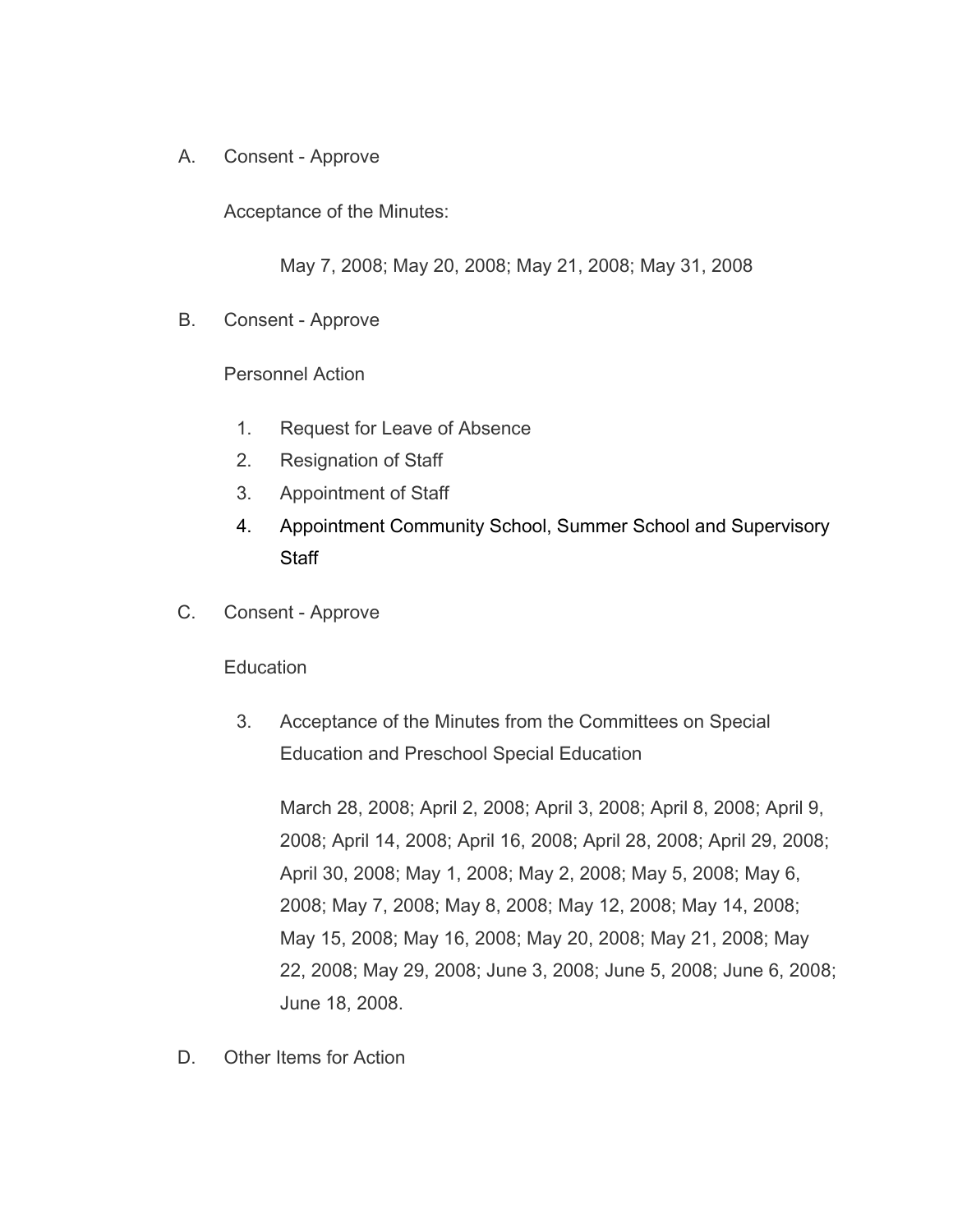## Personnel

- 4. Retirement of Staff
- 5. Granting of Tenure

## Education

6. First Reading of the Amendment to the Code of Conduct

## **Finance**

- 7. Acceptance of a Bid for Signage
- 8. Extension of the Unarmed Security Guard Services Bid
- 9. Budget Transfer
- 10.Approval of Transfer to Reserves
- 11.Authorization to Sign an Agreement for Technology Upgrades
- 12.Acceptance of a Bid for Public Address System and LED Sign Project-Atkinson School
- 13.Approval of Accounting Services
- 14.Resolution for the Disposal of District Boats and Trailer
- E. Other Reports to the Board
	- 1. Calendar of Events June 18, 2008 through July 7, 2008
	- 2. FHS Funds Report May 2008
	- 3. Treasurer's Report April, 2008

## VIII. Questions /Comments from the Public on Other Topics

At this time, the public is given the opportunity to address the Board of Education on any other topics. Each speaker will be allowed to address the Board once, for a maximum of four minutes

- VIII. Board Comments
	- IX. Superintendent Comments